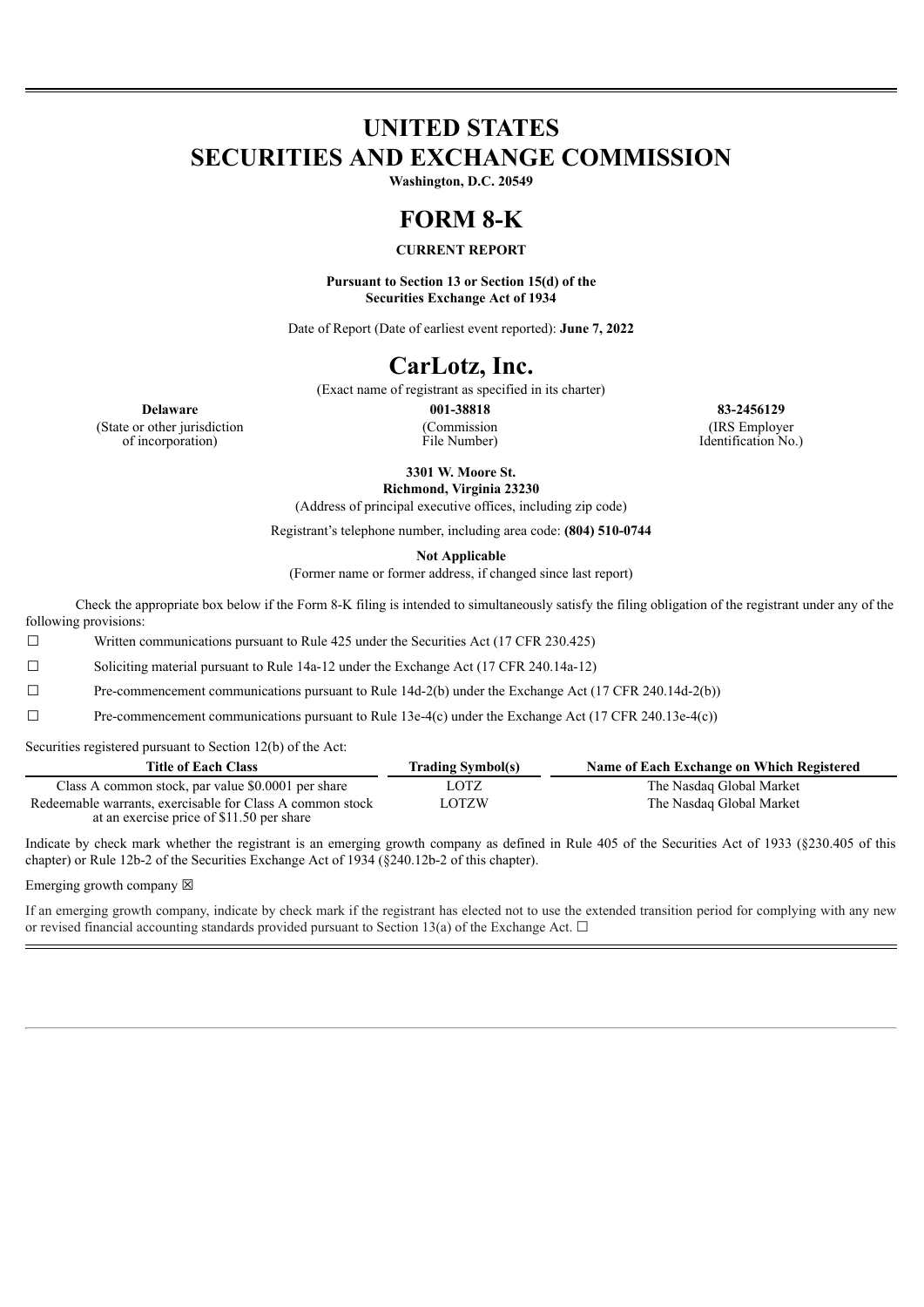#### Item 3.01. Notice of Delisting or Failure to Satisfy a Continued Listing Rule or Standard; Transfer of Listing.

On June 7, 2022, CarLotz, Inc. (the "Company") received a deficiency letter from the Listing Qualifications Department (the "Staff") of the Nasdaq Stock Market ("Nasdaq") notifying the Company that, for the last 30 consecutive business days, the bid price for the Company's Class A common stock, par value \$0.0001 per share (the "Common Stock"), had closed below the \$1.00 per share minimum bid price requirement for continued inclusion on the Nasdaq Global Market pursuant to Nasdaq Listing Rule 5450(a)(1) (the "Bid Price Requirement").

In accordance with Nasdaq Listing Rule 5810(c)(3)(A) (the "Compliance Period Rule"), the Company has been provided a period of 180 calendar days, or until December 5, 2022 (the "Compliance Date"), to regain compliance with the Bid Price Requirement. If, at any time before the Compliance Date, the bid price for the Common Stock closes at \$1.00 or more for a minimum of 10 consecutive business days as required under the Compliance Period Rule, the Staff will provide written notification to the Company that it has regained compliance with the Bid Price Requirement, unless the Staff exercises its discretion to extend this ten-day period pursuant to Nasdaq Listing Rule  $5810(c)(3)(H)$ .

If the Company does not regain compliance with the Bid Price Requirement by the Compliance Date, the Company may be eligible for an additional 180 calendar day compliance period. To qualify, the Company would need to transfer the listing of the Common Stock to the Nasdaq Capital Market, provided that it meets the continued listing requirement for the market value of publicly held shares and all other initial listing standards, with the exception of the Bid Price Requirement. To effect such a transfer, the Company would also need to pay an application fee to Nasdaq and will need to provide written notice to the Staff of its intention to cure the deficiency during the additional compliance period by effecting a reverse stock split, if necessary. As part of its review process, the Staff will make a determination of whether it believes the Company will be able to cure this deficiency.

Should the Staff conclude that the Company will not be able to cure the deficiency, or should the Company determine not to submit an application for transfer to the Nasdaq Capital Market or notify the Staff of its intention to cure the deficiency, the Staff will provide written notification to the Company that the Common Stock will be subject to delisting. At that time, the Company may appeal the Staff's delisting determination to a Nasdaq Listing Qualifications Panel (the "Panel"). However, there can be no assurance that, if the Company receives a delisting notice and appeals the delisting determination by the Staff to the Panel, such appeal would be successful.

The Company intends to monitor the closing bid price of the Common Stock and may, if appropriate, consider available options to regain compliance with the Bid Price Requirement, which could include seeking to effect a reverse stock split. However, there can be no assurance that the Company will be able to regain compliance with the Bid Price Requirement.

2